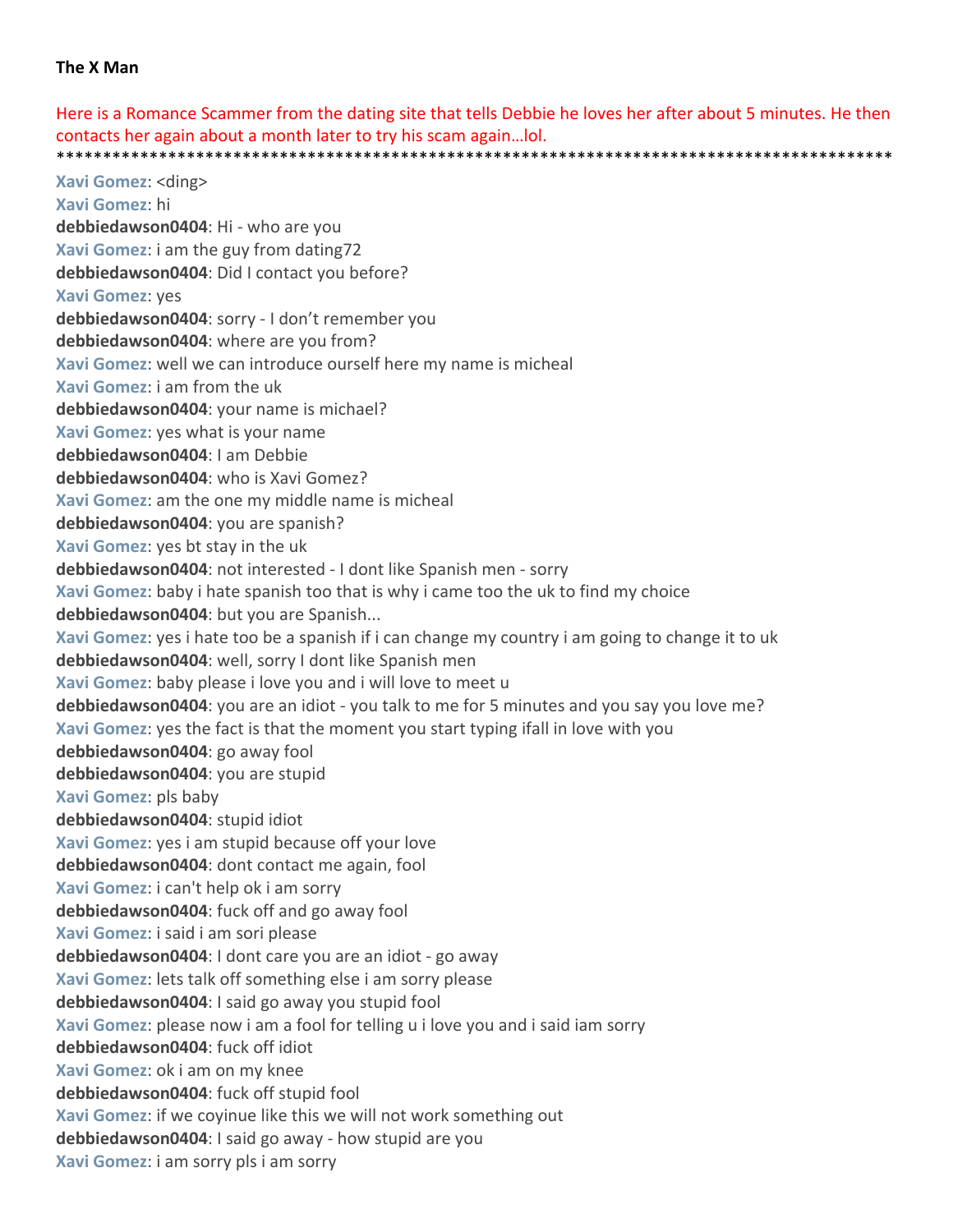**debbiedawson0404**: FUCK YOU **Xavi Gomez**: i am sorry **Xavi Gomez**: i am sorry **debbiedawson0404**: FUCK YOU **Xavi Gomez**: i am sorry **debbiedawson0404**: FUCK YOU **Xavi Gomez**: i am sorry **debbiedawson0404**: FUCK YOU **Xavi Gomez**: I AM SORY **debbiedawson0404**: FUCK YOU **Xavi Gomez**: OK PLS **debbiedawson0404**: FUCK YOU **Xavi Gomez**: DEBBIE PLEASE I AM BEGING IN YOUR MOTHERS NAME **debbiedawson0404**: FUCK YOU **Xavi Gomez**: SINCE YOU DON'T WANT TO TALK TO ME BYE **debbiedawson0404**: FUCK YOU **Xavi Gomez**: <ding> **debbiedawson0404**: FUCK YOU **Xavi Gomez**: Y **debbiedawson0404**: FUCK YOU **Xavi Gomez**: Y **Xavi Gomez**: PLEASEEEEEEE **debbiedawson0404**: FUCK YOU **Xavi Gomez**: <ding> **debbiedawson0404**: FUCK YOU **Xavi Gomez**: **Xavi Gomez**: **Xavi Gomez**: **Xavi Gomez**: **Xavi Gomez**: **Xavi Gomez**: i am sorry **debbiedawson0404**: FUCK YOU **debbiedawson0404**: FUCK YOU

## He finally logs out…lol.

**Xavi Gomez**: <ding> **Xavi Gomez**: helo **debbiedawson0404**: hi **Xavi Gomez**: how was your day **debbiedawson0404**: fine **debbiedawson0404**: what can I do for you? **Xavi Gomez**: i just want to know you better **debbiedawson0404**: do you remember me? **Xavi Gomez**: i can't remember you **debbiedawson0404**: we spoke for 5 minutes, and you told me you loved me, and I told you to go away? **debbiedawson0404**: Remember now? **Xavi Gomez**: i remember am so sorry about that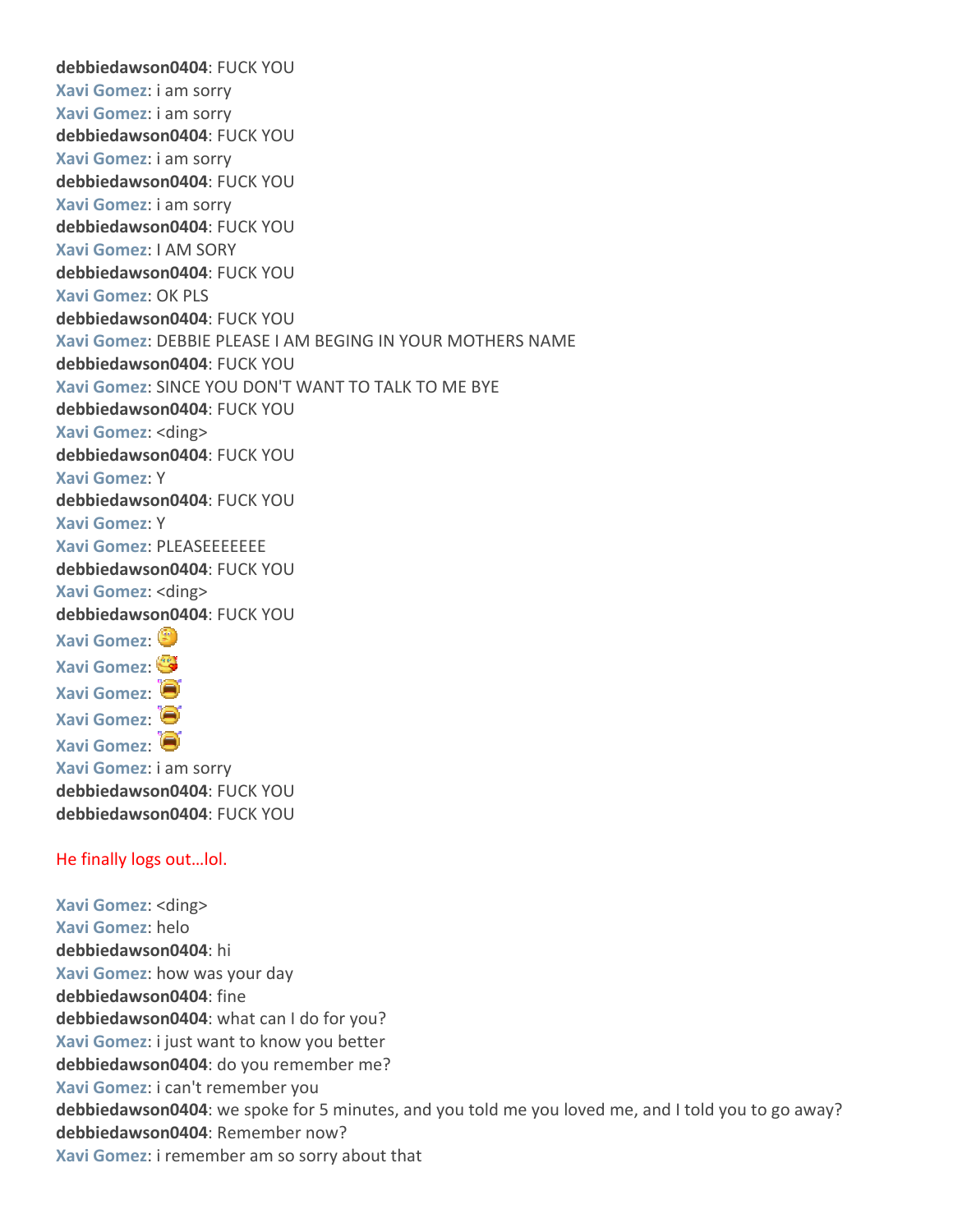**debbiedawson0404**: so are you still a complete idiot? **Xavi Gomez**: no **debbiedawson0404**: are you sure? **Xavi Gomez**: am very sure **debbiedawson0404**: I don't know ‐ you still seem like a complete idiot to me... **Xavi Gomez**: 65vhm.ijk\ **debbiedawson0404**: huh? **Xavi Gomez**: am so sorry it was a mistake **Xavi Gomez**: but am a change person now **debbiedawson0404**: lol **Xavi Gomez**: am serious **debbiedawson0404**: so you don't tell people you love them after 5 minutes now? **Xavi Gomez**: no **debbiedawson0404**: That's nice… **Xavi Gomez**: thx **debbiedawson0404**: so tell me about yourself **Xavi Gomez**: am Michael Davis from Austin,TX am presently in Iraq on peacekeeping mission for our country **debbiedawson0404**: lol – that's great – real patriotic of you… **Xavi Gomez**: why lol **debbiedawson0404**: I don't know – maybe because it seems that you forgot your our name and where you are from… **Xavi Gomez**: meaning what? **debbiedawson0404**: lol – well, you first told me that you were Xavi Gomez, a Spaniard living in the UK – remember? **Xavi Gomez**: yes **debbiedawson0404**: well? **Xavi Gomez**: not understand you **debbiedawson0404**: so what is your name again??? And where are you from? **Xavi Gomez**: never mind that now. Where are you from and what you do for leaving **debbiedawson0404**: lol – are you freaking kidding me??? I should just forget that you don't know your own name??? **Xavi Gomez**: meaning what.am Michael Davis **debbiedawson0404**: you told me your name was Xavi Gomez, and that is the name on the profile you are using. How stupid are you? **Xavi Gomez**: no that my boss profile that I use for online charting **debbiedawson0404**: your boss? You just told me you were a US Soldier. What boss? **Xavi Gomez**: sorry mean my commander profile **debbiedawson0404**: oh my god this is so funny **Xavi Gomez**: where you from **debbiedawson0404**: Ohio – do you know where that is? **Xavi Gomez**: have heard of Ohio. Do you working now **debbiedawson0404**: of course I work – what do you think? That I am black? **Xavi Gomez**: am not a black **debbiedawson0404**: ??? I didn't say you were? Can you speak and understand English? **Xavi Gomez**: yeap **debbiedawson0404**: So you are in Iraq now, right? **Xavi Gomez**: yes am deployed for peacekeeping **debbiedawson0404**: Did you know that all of the soldiers were removed from Iraq before Christmas? Did they forget about you?